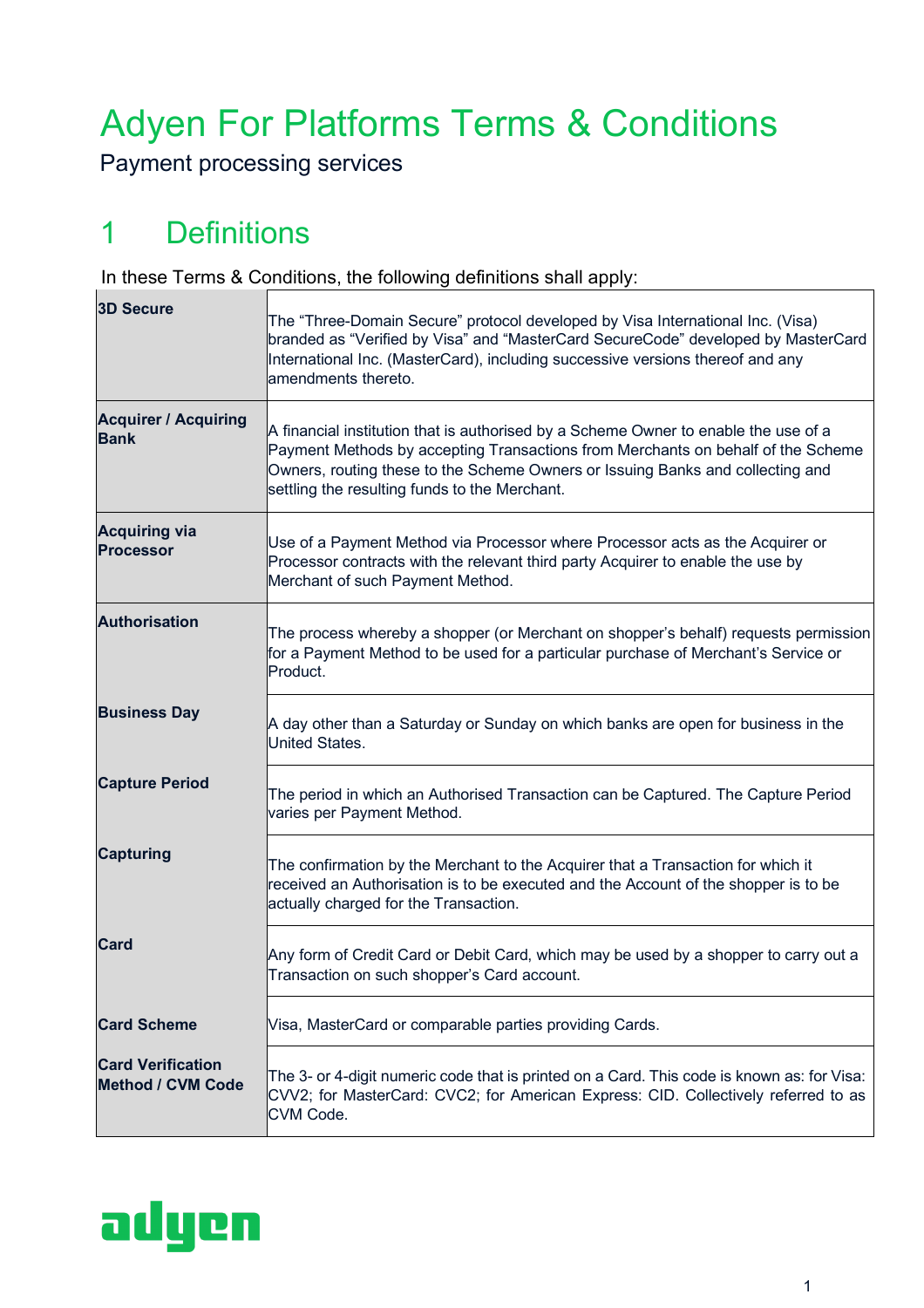| <b>Cardholder</b>                                    | Any person who is issued a Card and possesses and uses a Card and, where required<br>on the Card, whose signature appears on the Card as an authorised user.                                                                                                                                                                                                                                                                                                                                                                                                                            |
|------------------------------------------------------|-----------------------------------------------------------------------------------------------------------------------------------------------------------------------------------------------------------------------------------------------------------------------------------------------------------------------------------------------------------------------------------------------------------------------------------------------------------------------------------------------------------------------------------------------------------------------------------------|
| <b>Chargeback</b>                                    | A Transaction which is successfully charged back on request of the shopper or the<br>Issuer pursuant to the relevant Scheme Rules resulting in a cancellation of a<br>Transaction in respect of which a Merchant has been paid or was due to be paid. If a<br>Chargeback occurs for a Transaction in respect of which Merchant already received<br>Settlement of the related funds, this results in the unconditional obligation for the<br>Merchant to immediately return the Settled funds to Processor, to enable Processor to<br>return such funds to the Scheme Owner or Acquirer. |
| <b>Delivery Date</b>                                 | The date on which the complete Merchant Product and/or Merchant Service is delivered<br>to the shopper who paid for the corresponding Transaction.                                                                                                                                                                                                                                                                                                                                                                                                                                      |
| <b>Fine</b>                                          | Any fine, uplifted service fee or other additional payment as imposed by the Scheme<br>Owners and/or Acquirers to the Merchant and/or Processor, as a result of situations<br>such as, but not limited to, breach of Scheme Rules by the Merchant or caused by the<br>Merchant, excessive Fraud levels or excessive Chargeback levels.                                                                                                                                                                                                                                                  |
| <b>Fraud Control Tool</b>                            | The fraud control tool set made available by the Processor if agreed to be provided as<br>part of the Services between Processor and Marketplace, which assigns a fraud score<br>to Transactions indicating the likelihood of the Transaction being fraudulent and enables<br>Marketplace (on behalf of the Merchant) to automatically reject Transaction based on<br>threshold values set by Marketplace on behalf of the Merchant.                                                                                                                                                    |
| <b>Issuer / Issuing Bank</b>                         | An institution that issues Payment Methods to the shopper and whose name appears<br>on the Card or bank account statement as the Issuer or who enters into a contractual<br>relationship with the shopper with respect to the Payment Method.                                                                                                                                                                                                                                                                                                                                           |
| <b>Marketplace</b>                                   | The marketplace offering the Marketplace Platform through which the Merchant<br>connects with shoppers.                                                                                                                                                                                                                                                                                                                                                                                                                                                                                 |
|                                                      | Marketplace Platform The e-commerce platform made available by Marketplace for use by Merchant.                                                                                                                                                                                                                                                                                                                                                                                                                                                                                         |
| <b>Merchant</b>                                      | The party entering into a Merchant Agreement with Processor and for which Processor<br>processes Transactions related to the Merchant Service and Merchant Products of the<br>Merchant.                                                                                                                                                                                                                                                                                                                                                                                                 |
| <b>Merchant Agreement</b>                            | These AfP Terms and Conditions as well as the terms of any documents referred to in<br>the application process (including Adyen's Prohibited and Restricted Products and<br>Services List (https://www.adyen.com/legal/list-restricted-prohibited)) that comprise the<br>agreement entered into between Processor and the Merchant for the provision of the<br>Services to Merchant, including all Schedules and other documents appended thereto<br>by reference.                                                                                                                      |
| <b>Merchant Product /</b><br><b>Merchant Service</b> | A product/service which the Merchant is selling and for which Transactions are<br>processed.                                                                                                                                                                                                                                                                                                                                                                                                                                                                                            |
| <b>Order Currency</b>                                | The Currency in which the Transaction is originally offered to the shopper.                                                                                                                                                                                                                                                                                                                                                                                                                                                                                                             |
| <b>Payment Currency</b>                              | The Currency in which a Transaction is processed.                                                                                                                                                                                                                                                                                                                                                                                                                                                                                                                                       |

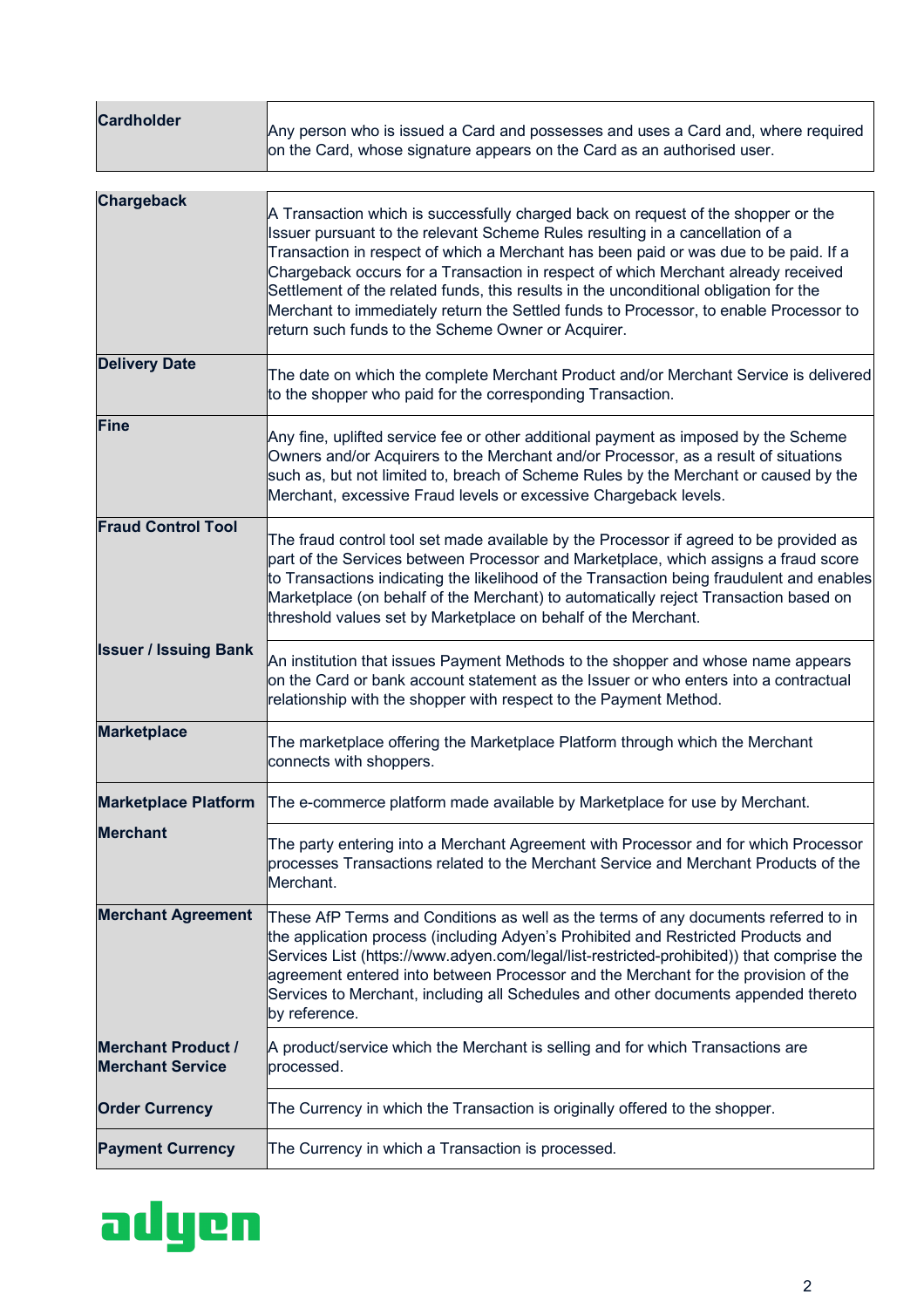| <b>Payment Details</b>                    | The information which makes up a Transaction message which needs to be submitted<br>to the Payment Interface to enable the processing of the Transaction by Processor and<br>to perform fraud checks, including details regarding the Card, the shopper, relevant<br>authentication details and the payment amount.                                                                                                                                                                                     |
|-------------------------------------------|---------------------------------------------------------------------------------------------------------------------------------------------------------------------------------------------------------------------------------------------------------------------------------------------------------------------------------------------------------------------------------------------------------------------------------------------------------------------------------------------------------|
| <b>Payment Interface</b>                  | The Adyen payment processing and acquiring platform used by Processor to provide<br>the Services, through which Merchant provides, via the Marketplace Platform, the<br>Payment Details for individual Transactions allowing Processor to provide its Services<br>with respect thereto.                                                                                                                                                                                                                 |
| <b>Payment Method</b>                     | A method of enabling payments by shoppers to Merchants such as Cards, online and<br>offline bank transfers and direct debits offered by the Scheme Owners.                                                                                                                                                                                                                                                                                                                                              |
| <b>Processor</b>                          | Adyen N.V., a company registered in Amsterdam under number 34259528 and having<br>its seat at Simon Carmiggeltstraat 6-50, 1011 DJ in Amsterdam, the Netherlands,<br>and/or any of its local affiliates where required for the provision of Services in<br>accordance with local laws and Scheme Rules, including without limitation Adyen<br>Canada Ltd. in respect of Processor's Services to Merchant in Canada.                                                                                     |
| <b>Refund</b>                             | A (partial) reversal of a particular Transaction on the initiative or request of the<br>Merchant, whereby the funds are reimbursed to the shopper.                                                                                                                                                                                                                                                                                                                                                      |
| <b>Scheme Owner</b>                       | The party offering and/or regulating the relevant Payment Method.                                                                                                                                                                                                                                                                                                                                                                                                                                       |
| <b>Scheme Rule</b>                        | The collective set of bylaws, rules, regulations, operating regulations, procedures<br>and/or waivers issued by the Scheme Owners as may be amended or supplemented<br>over time and with which Merchant must comply when using the relevant Payment<br>Method. Processor may via Marketplace as service make extracts and summaries of<br>the Scheme Rules available to Merchant, but only the then current applicable Scheme<br>Rules as issued by the relevant Scheme Owner are binding on Merchant. |
| Service(s)                                | The collective set of payment processing, fraud control, reconciliation, reporting,<br>Settlement and other services as provided by Processor to the Merchant, via the<br>Marketplace, to enable the Merchant to use Payment Methods to receive payment from<br>its shoppers.                                                                                                                                                                                                                           |
| <b>Settlement</b>                         | The payment of amounts owed by the Processor to the Merchant, owed with respect to<br>settlements received by the Processor from Acquirers or Scheme Owners for<br>Transactions validly processed for the Merchant, minus the amounts for<br>RefundsChargebacks and fees "Settle" and "Settled" shall have the corresponding<br>meanings.                                                                                                                                                               |
| <b>Software</b>                           | The collective set of programs and data developed and/or operated by Processor as<br>needed to provide the Service to its Merchants, including the Payment Interface.                                                                                                                                                                                                                                                                                                                                   |
|                                           | <b>Terms and Conditions</b> The current version of these terms and conditions of Processor.                                                                                                                                                                                                                                                                                                                                                                                                             |
| <b>Transaction</b>                        | An Authorisation request of a shopper for a payment from the shopper to the Merchant<br>submitted by Merchant to Processor.                                                                                                                                                                                                                                                                                                                                                                             |
| <b>Uncompleted Order</b><br><b>Amount</b> | The total amount of Authorised, Captured and/or Settled Transactions for the Merchant<br>on any point in time, for which the Merchant Products and/or Merchant Services have<br>not been delivered to the relevant shoppers at that time and/or for which the return<br>rights or order cancellation rights of the shopper under the terms and conditions of the<br>Merchant and/or applicable law have not yet lapsed.                                                                                 |

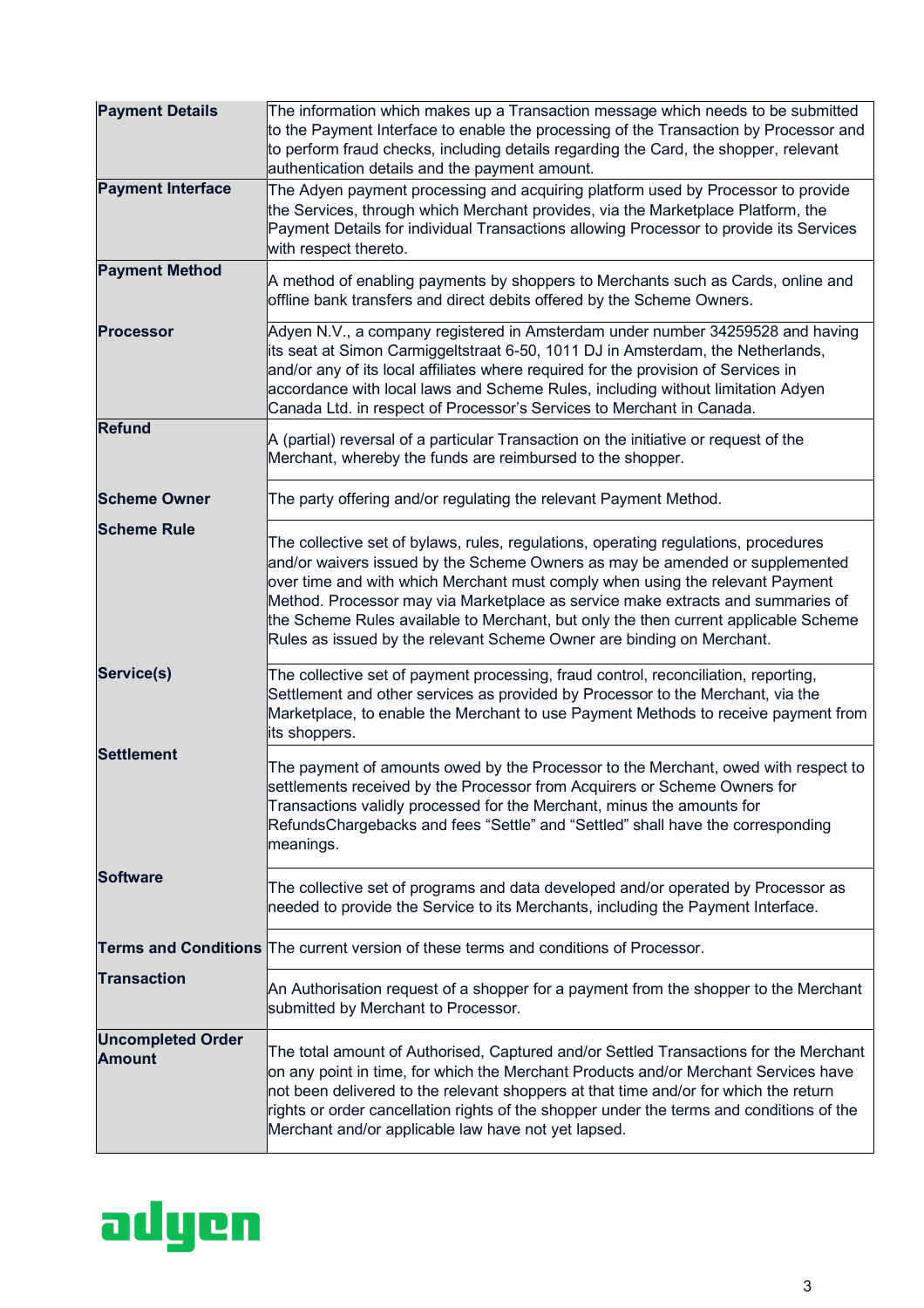## 2 Description of the Service

### 2.1 Payment Processing

Merchant will be using the Services via the Marketplace Platform. Marketplace is representing Merchant towards Processor with respect to Merchant's use of the Services and Processor may assume that Marketplace is authorised and mandated by Merchant to use the Services, submit Transactions on behalf of the Merchant and in accordance with the Merchants' permissions and instructions which Marketplace will obtain from the Merchants.

The Merchant is obliged to ensure all data that Processor requests to be provided for a Transaction, including those needed for fraud checks, are provided. If the Merchant fails to provide the requested data with each Transaction, Processor may be forced under the Scheme Rules to suspend Transaction processing and/or Transactions may be refused or subject to a surcharge or fine by the relevant Scheme Owners or Acquirers. Processor may revise the required data needed to process Transactions from time to time by informing Merchant via Marketplace as needed to be able to process such Transaction and conduct fraud checks under applicable Scheme Rules. Marketplace is required to (i) access Transaction level data to provide support to Merchant at the level of individual Transactions and (ii) technically manage user settings of the Merchant with respect to the Services on Merchant's behalf (e.g. 3D Secure, fraud control settings).

### 2.2 Merchant Registration and KYC Check

In order to enable Processor to comply with anti-terrorism, financial services and other applicable laws and regulations and KYC ('*Know Your Customer*') requirements imposed by the Scheme Owners and Acquirers, Merchant must when entering into the Merchant Agreement and thereafter on Processor's first request provide certain information about itself and its activities (the "Registration Information"). Merchant warrants unconditionally that all Registration Information it provides is correct and up to date.

Merchant will provide Processor with at least 3 Business Days prior written notice via Marketplace of any change of the Registration Information. Merchant will on first request from Processor provide such additional information and supporting documentation as Processor may reasonably determine to need to ensure compliance with applicable laws and regulations and Scheme Owner and Acquirer KYC requirements. Merchant agrees that Processor may run further checks on Merchant's identity, creditworthiness and background by contacting and consulting relevant registries, government authorities and Merchant relations. Processor will process Merchant's Registration Information in accordance with its Privacy Statement (available on www.adyen.com).

Processor's acceptance of Merchant as user of the Services and the relevant Payment Methods is strictly personal and limited to the use by Merchant of the Services for payment of Merchant's own products and services. Merchant may not use the Services to facilitate the payment for products or services sold by third parties and therefor may not resell the Services to third parties. Merchant shall only use the Services in the pursuit of its trade, business, craft or profession.

Support for each Payment Method is subject to acceptance by the relevant Scheme Owner or Acquirer used by the Scheme Owner, which such Acquirer or Scheme Owner may withhold or withdraw in its discretion at any time. Merchant hereby authorizes Processor to submit Registration Information received from Merchant to the relevant Scheme Owners and Acquirers to obtain permission for providing access to their Payment Methods for Merchant.

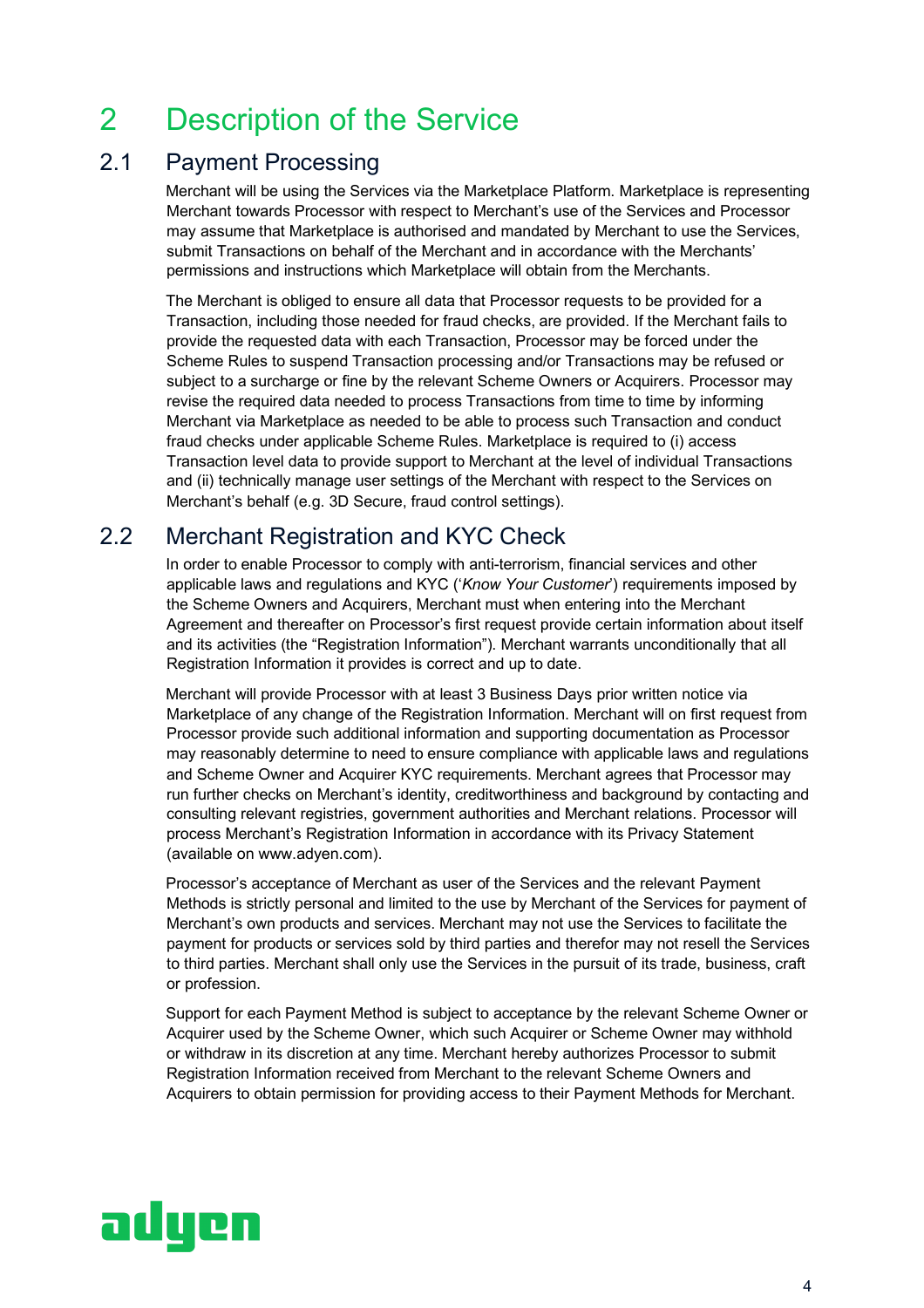### 2.3 Payment Method Support

Supported Payment Methods as part of the Services may change from time to time. Processor will give at least 1 month notice (through the Marketplace) of any discontinued or changed support of any Payment Method, unless this is not reasonably possible given the cause for this decision. Processor will use its reasonable endeavours to offer an alternative for any discontinued Payment Method to the Merchant.

Merchant understands that Acquirers and/or Scheme Owners might cancel certain Payment Methods, change the characteristics thereof or change the acceptance criteria under which they make them available. As a consequence, Processor may be forced to block Merchant from further use of a Payment Method or impose additional restrictions or conditions on its continued use as a consequence of such decisions of the relevant Acquirer and/or Scheme Owner. Where possible Processor will use its reasonable efforts to give Merchant prior notice (through the Marketplace) of any such change or cancellation with respect to a Payment Method.

### 2.4 3D Secure

Processor will as part of the Services support 3D Secure authentication where supported by the relevant Scheme Owner and/or third party Acquirer.

### 2.5 Payment Currency

Processor will have the right to offer the shopper the option to use a different currency than the Order Currency, in which case the Merchant will still always receive Settlement of the Transaction amount in the Order Currency (except in case another currency is agreed or the Merchant does not make a bank account available for Settlement in the Order Currency).

### 2.6 Fraud Control

Only if agreed between Processor and Marketplace will Transactions processed as part of the Services be screened by the Processor's Fraud Control Tool, which performs a number of checks on a Transaction and attaches a resulting total score to the Transaction, which represents the likelihood of the Transaction being fraudulent. The Fraud Control Tool does not guarantee the prevention of fraudulent Transactions, nor against resulting Chargebacks or Fines. Regardless of the resulting total score, Transactions may be fraudulent or nonfraudulent. Marketplace will technically manage the settings of the Fraud Control Tool on behalf of the Merchant. In addition, Processor reserves the right to cancel Transactions that it has reasonable grounds to suspect to be fraudulent or involving other criminal activities, even if the Fraud Control Tool failed to block the Transaction.

### 2.7 Settlements

Funds from the shopper charged for the validly processed Transactions of the Merchant (which are Acquired via Processor) are settled by the relevant Acquirer or the Scheme Owner to the account(s) held by the Processor. The funds Processor receives from payment service users or via another payment service provider and held in the payment processing account(s) by the Processor are safeguarded in accordance with the safeguarding requirements of The Dutch Central Bank (*De Nederlandsche Bank*). Processor will subsequently settle received funds directly to Marketplace and/or Merchant in accordance with Merchant's agreement with Marketplace. The settlement is based on the binding Merchants' settlement instructions which are submitted by Marketplace on behalf of the Merchant via Marketplace Platform.

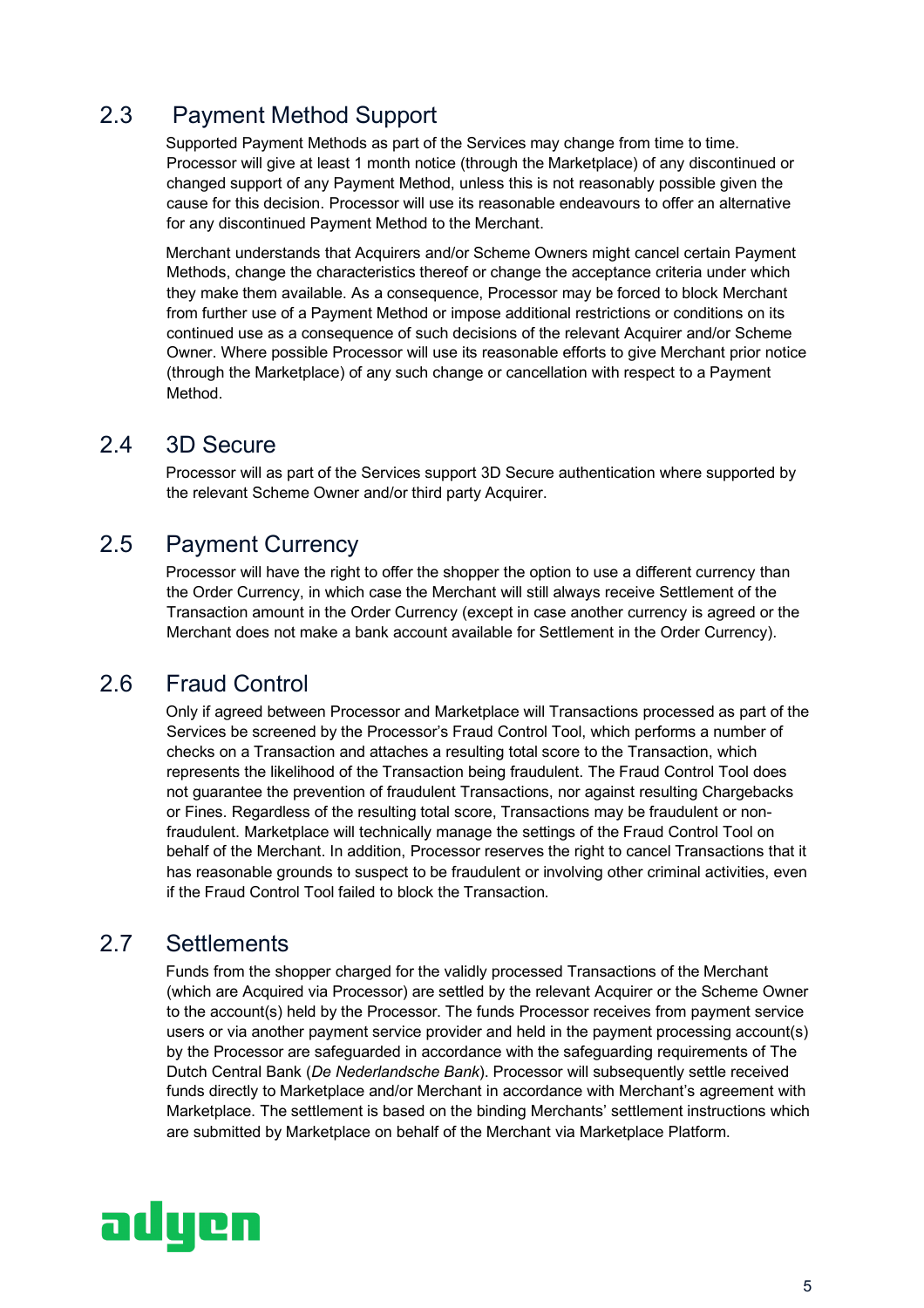Marketplace is under no circumstances entitled to make any individual instructions towards Processor regarding the settlement of the funds.

Processor is only obliged to provide Settlement of Transactions for which it has received settlement(s) by the Acquirer or the Scheme Owner. It is Merchant's responsibility to evaluate if the conditions imposed by the Payment Methods for settlement (as communicated from time to time by through the Marketplace) are acceptable to the Merchant. This is specifically relevant for certain Payment Methods that are not monitored and regulated by governmental financial services authorities, such as but not limited to non-Card Scheme related prepaid cards and SMS and IVR payments. Merchant understands and agrees that Processor will not compensate Merchant for late or non-performance, insolvency or bankruptcy of the Acquirer or Scheme Owner due to which Merchant receives late Settlement or no Settlement at all for processed Transactions.

The Processor reserves the right to withhold Settlement of Transactions if they are Captured, but suspected to be fraudulent, related to illegal activities or likely to become subject to a Chargeback by Processor and/or the relevant Acquirer and/or Scheme Owner, until satisfactory completion of Processor's investigation, that of the relevant Acquirer or Scheme Owner or that of a third party nominated by any of these parties. Merchant will give its full cooperation to any such investigation.

No interest will be due over amounts held by the Processor prior to Settlement of such funds to the Merchant, except in case Settlement is delayed for more than 30 days due to the intent or gross negligence of Processor. In such case interest will be due by Processor over the late Settled amount at the rate of the 3 month EURIBOR rate +2%.

#### 2.8 Required Data

Merchant shall from time to time on the first request of Processor provide all required information regarding the then current actual or expected Delivery Dates for processed Transactions and estimates for the average time between Transaction Authorisation and the related Delivery Date. Further, Merchant shall provide Processor on its first request with all requested information on Merchant's then current ability to provide the Merchant Products and Services it sells by means of the Services, its financial status, solvability and liquidity.

#### 2.9 Merchant Obligations and Restrictions

Merchant may only use the Services for payment of those Merchant Products and Services which Merchant agreed with Marketplace to be offered through the Marketplace Platform. The Merchant shall not use the Services for the payment of Merchant Products and/or Merchant Services (i) where it is illegal to offer or provide these to or from the relevant country and/or (ii) which are stated in Processor's Prohibited Products and Services List or on Processor's Restricted Products and Services List and not approved by Processor, which approval shall not be unreasonably withheld. These lists can be found on https://www.adyen.com/legal/listrestricted-prohibited and may be updated in Processor's discretion where needed to ensure legal compliance, compliance to Scheme Rules, prevent high levels of Chargebacks and/or to reduce exposure to potentially fraudulent or illegal transactions. Merchant will be informed of such updates by Marketplace. Where a published change affects a significant portion of the Merchant's Product or Services, Merchant may terminate the Merchant Agreement by giving written notice to Processor (via Marketplace). Processors´ acceptance of Merchant as customer should not be interpreted as an advice or opinion of Processor as to the legality of Merchant's Products and Services and/or of Merchant's intended use of the Services therefore.

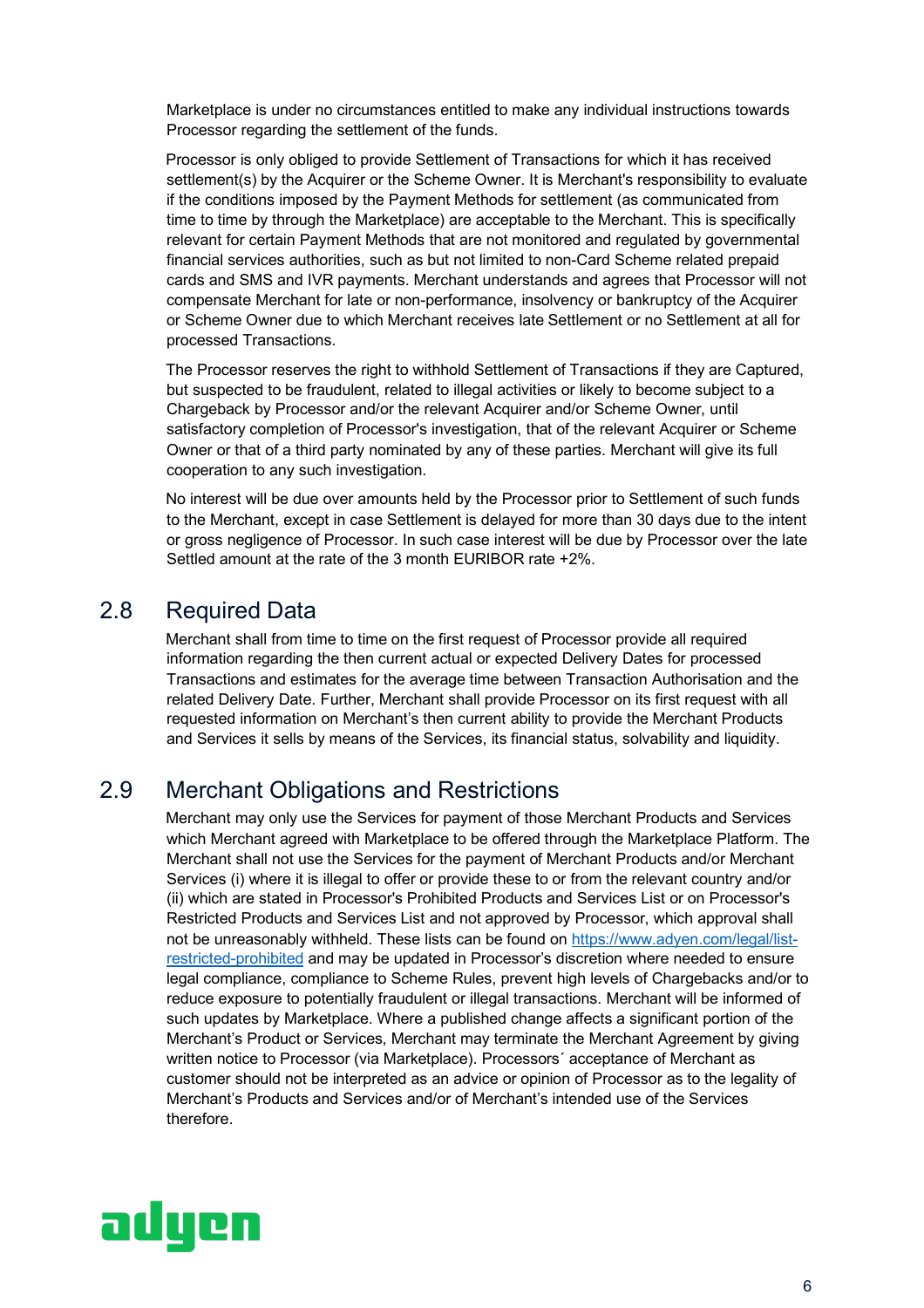The Services of Processor should not be used (and Transactions may not be submitted for processing) for prepaying Merchant Products and Services for which the Delivery Date is in part or in whole more than 12 months after the date the Transaction is submitted for processing. This can make Transactions more likely to be subject to Chargebacks.

### 2.10 WARNING – Fines Scheme Owners

For violations of certain key requirements under the Scheme Rules by Merchants, some Scheme Owners (and in particular the Card Schemes) can levy significant Fines. The Scheme Owners do this to protect the shoppers, Merchants and providers of the Payment Methods collectively against misuse, fraud, illegal activities, breach of applicable laws, reputational damage and excessive costs. Key examples of Scheme Rules which are subject to such Fines: (i) using the Payment Method for other Merchant Products and Services than for which the Merchant received express authorisation to use it for; (ii) using the Payment Method for Merchant Products and Services which are violating applicable laws; (iii) using the Payment Method for selling Merchant Products and Services for which the Scheme Owner explicitly prohibited its use (e.g. adult content, drugs, arms, gambling); (iv) using the Payment Method for the benefit of a third party / reselling the use of the Payment Method to a third party (the authorisation for Merchant to use a Payment Method is strictly personal); (v) percentage of Transactions of a Merchant which is subject to a Chargeback is above the applicable acceptable level (vi) breaches of security and confidentiality obligations with respect to Payment Details (see clauses 4.1 and 4.3 for more information on this); (vii) fraudulent, misleading activities of which shoppers are the victim.

Merchant is strongly advised to regularly review the then current Scheme Rules (made available via the Marketplace) and relevant changes to applicable laws as applicable to its Merchant Products and Services and business practices to ensure compliance to applicable Scheme Rules. Where Merchant finds the Scheme Rules (including Fine possibility) to be unacceptable, Merchant is free at any point in time to stop using the relevant Payment Method (the Scheme Rules and these terms remain applicable to previously processed Transactions for Merchant).

Where Processor becomes aware of and/or receives any notice of a potential exposure to a Fine related to any Merchant behaviour, Merchant will on first request provide all reasonable co-operation to help investigate the relevant circumstances and remedy the relevant violation, notwithstanding all other rights and remedies of Processor in such situation as per these Terms and Conditions. Where possible Processor will share relevant feedback received by Merchant with the Acquirer/Scheme Owner handling the potential Fine so it can be taken into consideration by the Acquirer / Scheme Owner.

#### 2.11 Taxes

Merchant agrees to defend, hold harmless and indemnify Processor from and against any VAT, turnover and other taxes or levies including penalties, interests, surcharges ("Taxes") due on any product or service of Merchant or Marketplace (including but not limited to any Transactions, Merchant Products and Merchant Services) and costs or damages related to such Taxes. Merchant shall (i) apply all reasonable efforts to ensure that Processor cannot be held liable for any Taxes and costs or damages related to such Taxes, (ii) shall promptly inform Processor of any such liability and (iii) shall provide Processor with all relevant information and documentation in that respect. Furthermore, Merchant and Marketplace shall be jointly and severally liable towards Processor for any such Taxes and costs or damages related to such Taxes.

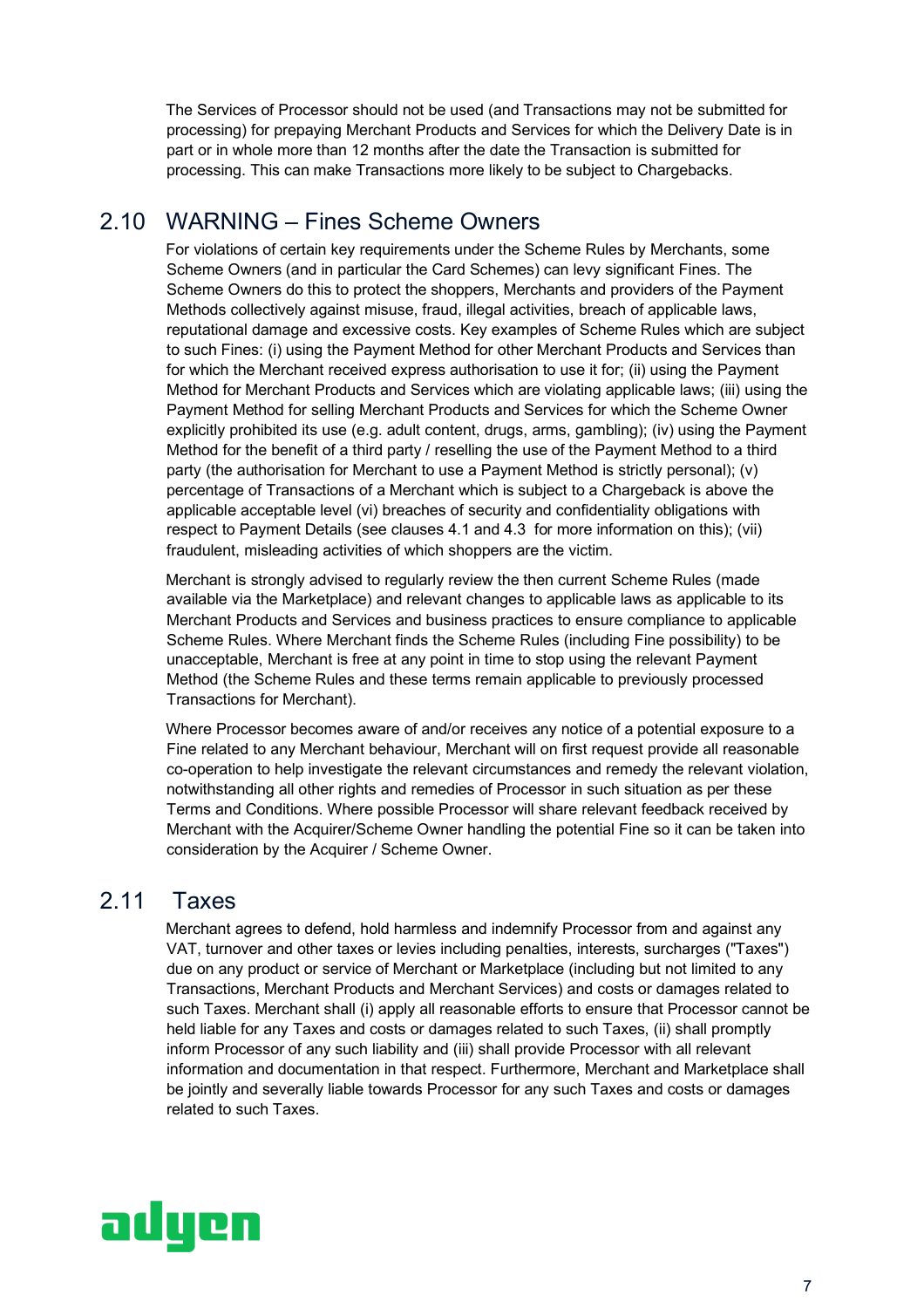## 3 Set-Off

Without prejudice to any right to set-off which Processor may be entitled to as a matter of law, Processor may set-off any amounts due to the Merchant against any amounts owed or other liabilities of the Merchant, now or at any time hereafter due, owing or incurred by the Merchant to Processor under, in connection to, or pursuant to the Terms and Conditions and/or the Merchant Agreement.

### 4 Integration

### 4.1 Integration via Marketplace

Merchant will integrate with the Payment Interface of Processor via the systems of Marketplace. Merchant shall set up its integration with the Marketplace as agreed between Merchant and Marketplace. Processor is not responsible for such integration but will ensure the Payment Interface is available for use by Marketplace for such purpose and will where needed provide second line support for such integration via Marketplace.

#### 4.2 [Omitted]

### 4.3 Security of Payment Details

Merchant guarantees not to copy, capture or intercept Payment Details such as credit card numbers, CVM Codes, 'PIN' codes that are provided by the shopper for payments to be processed via the Services. This rule is imposed by the Scheme Owners to protect shoppers against misuse of their Payment Details (like credit card numbers) and is strictly enforced by the Scheme Owners, and a violation of this rule can lead to the application of high Fines by the Schemes Owners. If Processor has reason to believe that Merchant is copying, capturing or intercepting Payment Details, Processor has the right to suspend processing of Transactions and Settlement. Merchant shall fully indemnify and hold Processor harmless from any losses, claims (including applied Fines by the Scheme Owners), costs or damage Processor incurs as a result of Merchant's breach of this obligation.

## 5 Merchant Communications

All first line communications with the Merchant regarding the use of the Services will run through Marketplace. Via the same communication channel, Processor will also inform Merchants of relevant changes in applicable Scheme Rules, financial laws and regulations.

## 6 Security and Compliance

6.1 [Omitted]

#### 6.2 Security and Compliance

Processor shall take reasonable measures to provide a secure payment system and shall keep its Services and systems used to provide the Services complaint with and certified in accordance with the PCI-DSS security standards.

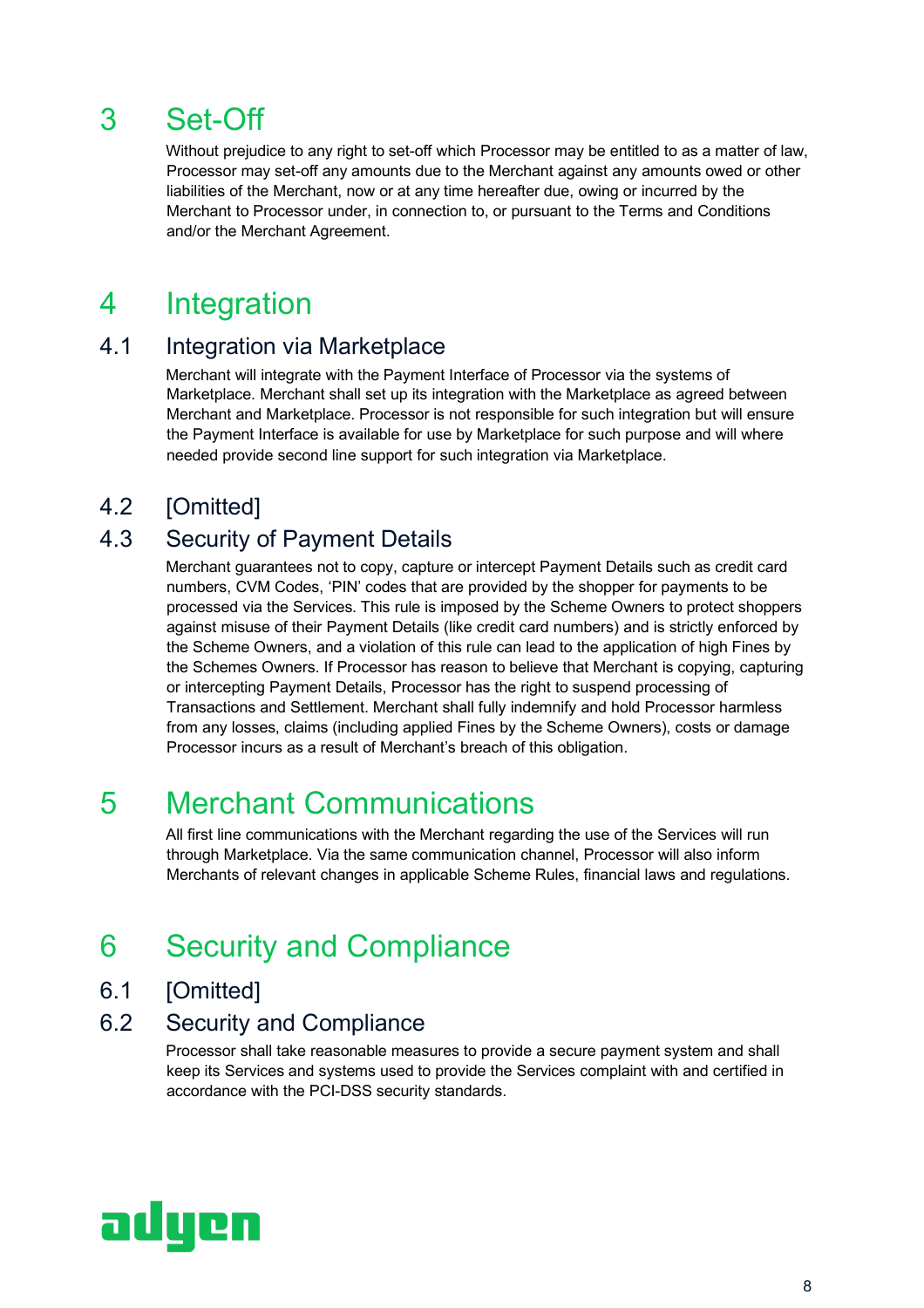## 7 Chargebacks and Refunds

### 7.1 Chargebacks

Merchant shall take all reasonable steps to ensure that the Merchant Products and Services are actually delivered in accordance with applicable laws and orders placed by the shopper, to avoid any Chargebacks. In case Processor has reasons to suspect that Merchant is not delivering its Merchant Services or Merchant Product on or prior to the Delivery Dates used to calculate the Uncompleted Order Amount and/or if Processor has reason to suspect that the Merchant Products or Merchant Services for which Processor processes Transactions are based on fraud, likely to cause high Chargeback volumes and/or illegal, Processor has the right to suspend Settlement of all related Transactions and/or block Authorisations therefor until Processor has been given assurances to its satisfaction that the relevant Merchant Products and Services are actually delivered in accordance with applicable laws and orders placed by the shopper.

### 7.2 Refunds

Refunds will be charged as a Transaction by Processor and a Refund fee can be applied by Processor after giving prior notice to Merchant, if manual intervention is needed or additional costs are incurred by Processor to process such Refund. Processor will not execute a Refund (meaning the relevant sum will not be returned by Processor to the relevant shopper, directly or via the relevant Acquirer / Scheme Owner) in case the funds for this cannot be subtracted from the next Settlement or are not funded otherwise. Refunds are not funded by Processor from its own means.

## 8 Property Rights

The property rights in the Software and other materials and all other intellectual property rights related to the Services are owned by Processor and its licensors. The Merchant Agreement does not transfer any intellectual property rights with respect thereto and only provides Merchant a limited, non-exclusive and non-transferable license to use the Software and all other materials made available by Processor solely for the purpose of using the Services in accordance with these terms and the applicable usage instructions communicated to Merchant via the Processor website from time to time.

## 9 Confidentiality, Privacy and Compliance

#### 9.1 Confidentiality

All information relating to the Merchant or to Processor and designated as being confidential, and all information not expressly designated as confidential but which should reasonably be deemed confidential by reason of its nature or content is considered "Confidential Information". Each party remains the owner of all data made available to the other party. Each party undertakes to take all necessary steps to protect the confidential nature of all Confidential Information of the other party, agreeing, in particular:

to share Confidential Information solely with personnel and representatives of the parties (including Marketplace) which have a need to have access to such information in order to exercise rights and obligations under the Merchant Agreement; and

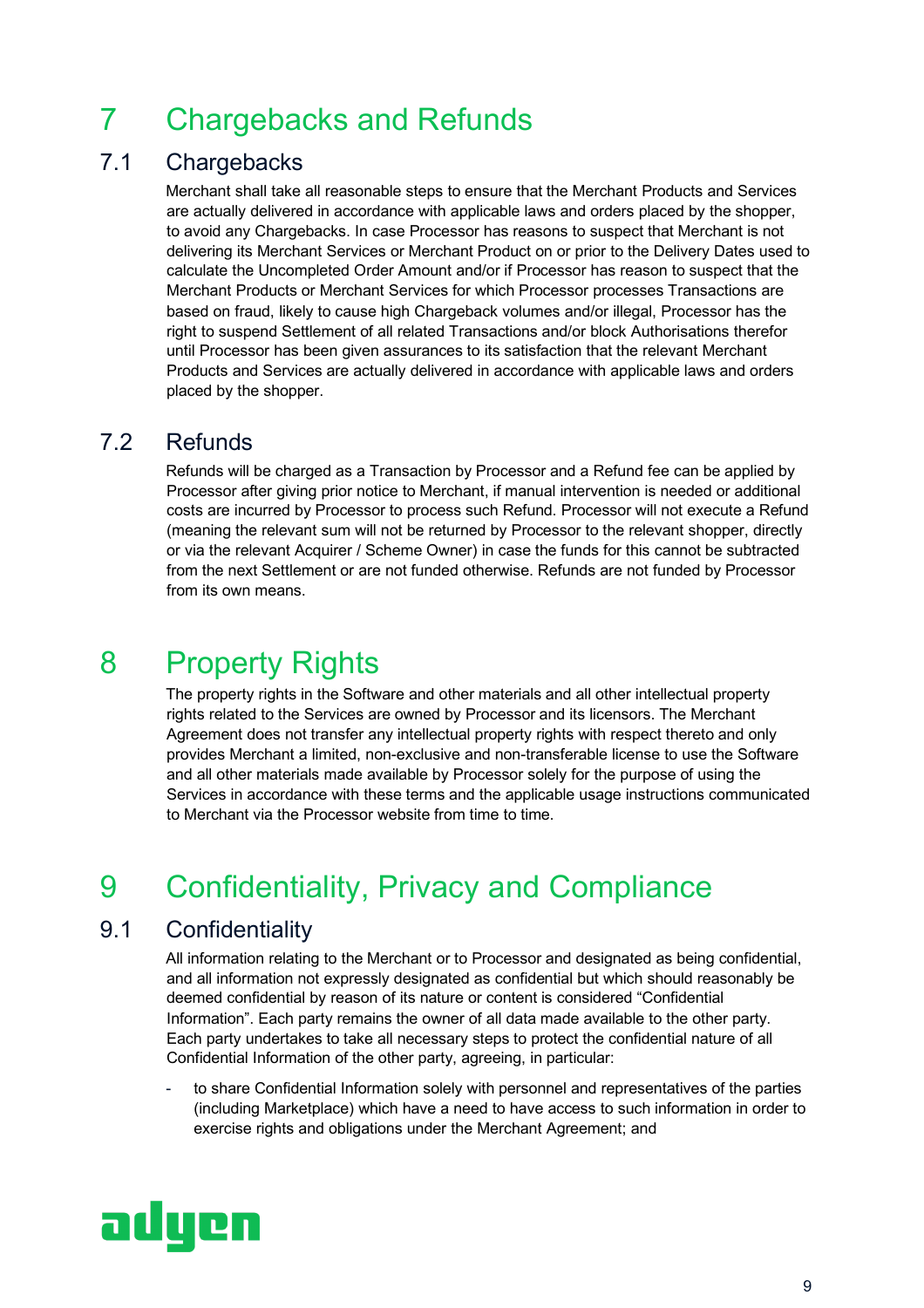to refrain from making any Confidential Information available to any third party without the prior written consent of the other party except for Processor where necessary to perform the Services.

The obligation to maintain confidentiality does not apply to information:

- available to the general public;
- disclosed to one of the parties by a third party without any obligation of confidentiality;
- already in the possession of or known to one of the parties at the time of disclosure;
- developed independently of the Confidential Information by the other party; or
- if and to the extent to one of the parties and/or their employees are obliged under an act or by decision of a court or administrative authority to disclose such information.

The obligation of confidentiality as described in this clause shall remain in effect also following the termination of the Merchant Agreement, regardless of the grounds for termination.

The following data is to be considered confidential, without need for special mention:

- all financial data:
- the any agreed Merchant specific terms and conditions in the Merchant Agreement, if applicable; and
- all user manuals, guides and any Software relating to Processor's products and services.

#### 9.2 Privacy

Where Processor processes personal data while performing the Services they will act as data processor under the direction and responsibility of the Merchant and/or Marketplace in accordance with data protection laws, where applicable to a party including, without limitation, the California Consumer Privacy Act and the California Privacy Rights Act, the Virginia Consumer Data Protection Act (VCDPA), the EU General Data Protection Regulation 2016/679, including any successors thereof. Merchant and Processor will comply with the personal data protection laws of the Merchant's country of origin and of those countries in which the Merchant offers its goods and/or services from time to time, in particular when processing and sending personal data to Processor in the context of using the Services and submitting transactions. Both Processor and Merchant shall implement appropriate measures to protect personal data against misuse. Processor shall not use personal data processed by Processor for Merchant under the Merchant Agreement for any other purpose then providing the Services and complying with applicable laws and Scheme Rules.

### 9.3 [Omitted]

#### 9.4 Use of Services

In accordance with applicable laws on hacking and computer crime, the Merchant shall only use the Services for the purposes as agreed herein and shall specifically not perform or allow to be performed any actions detrimental to the security or performance of the Services without Processor's prior written consent.

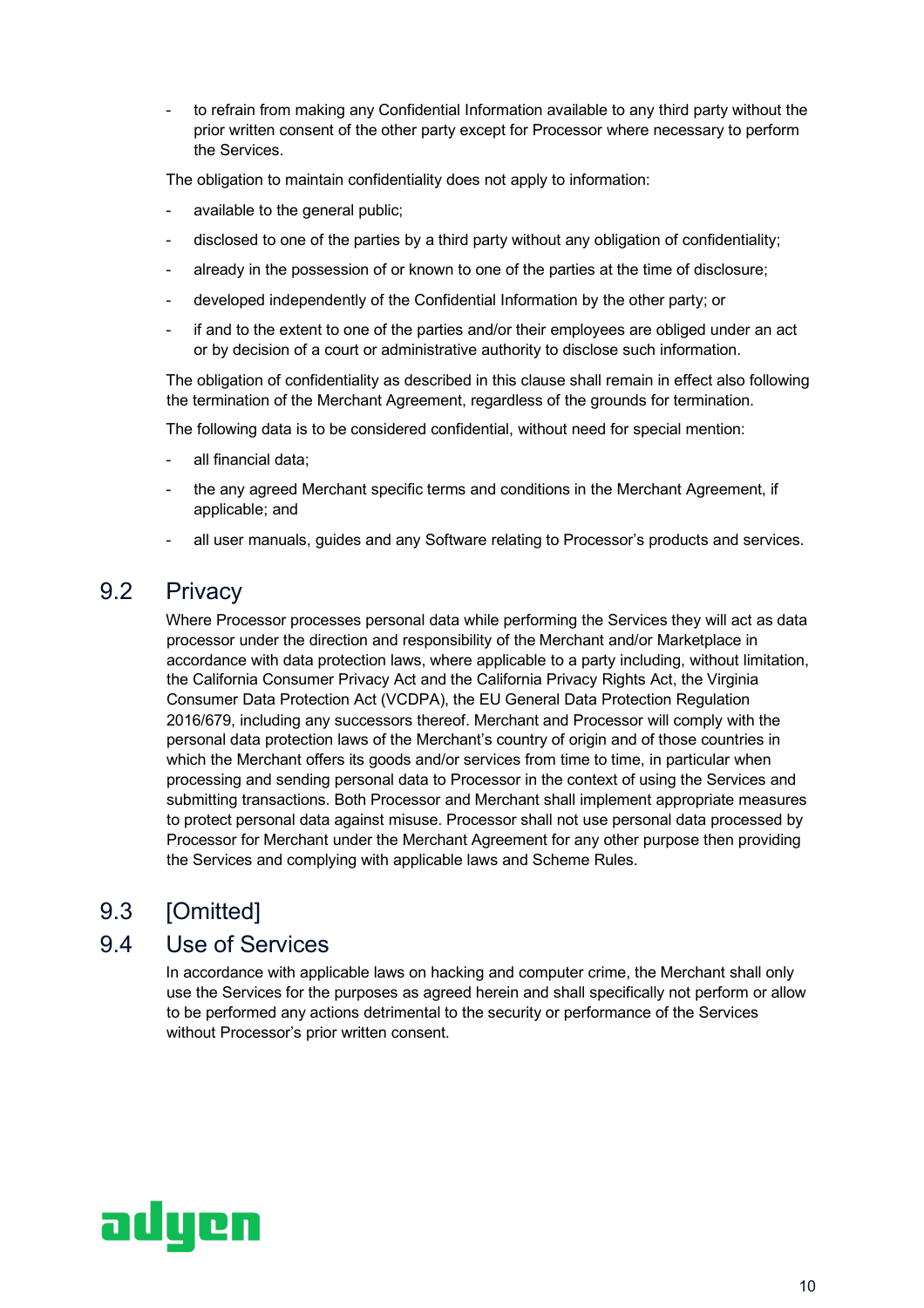## 10 Duration and Cancellation

### 10.1 Duration

Except where explicitly agreed otherwise in the Merchant Agreement, the Merchant Agreement shall be entered into for an indefinite period until it is terminated by either party by giving at least 2 months' written notice to the other party. Such notices may be given via Marketplace by either party.

### 10.2 Termination

Processor has the right to terminate the Merchant Agreement and/or stop processing or Settlement of Transactions for Merchant immediately in part or in whole if:

- The provision of Merchant's Services/Products for which Processor provides the Service is reasonable suspected by Processor to be in breach with legislation in the country where the Merchant Services/Products are offered from or to.
- Merchant has materially changed the type of Merchant Services/Products without obtaining Processor's prior written permission to use the Services for the new or changed types of Merchant Services/Products;
- Merchant materially breaches any of the terms of the Merchant Agreement, the Scheme Rules and/or applicable laws in the context of using the Services.
- An Acquirer or Scheme Owner demands Processor to stop or suspend providing Services to Merchant with respect to Payment Methods made available by such Acquirer or Scheme Owner to Processor.
- Processor finds there are clear indications that Merchant is or is likely to become insolvent and/or unable to provide a material part of the Merchant Products/Services. or
- The agreement the Merchant has entered into with Marketplace for the use of the services of Marketplace has been terminated or has otherwise expired and/or an event permitting a termination by Marketplace under any such agreement occurs.

## 11 Liability

### 11.1 No Liability for Third Parties

Processor shall only be liable for its own acts or omissions and not for acts or omissions of third parties. This exclusion expressly applies to acts or omissions of Scheme Owners and Acquirers or for events or activities originating outside the systems of Processor (such as internet disturbances or malfunctions in third party systems), except in case such events were caused by the intent or gross negligence of Processor.

### 11.2 Limitation of Liability

The total liability of Processor under the Merchant Agreement towards Merchant for breach of contract, tort or under any other legal theory in any calendar year is limited to an amount equal to 10,000 euro. Processor shall not be liable for any special, indirect, or consequential damages (including any loss of profit, business, contracts, revenues or anticipated savings, or damage to good name) as a result of breach of contract, tort or under any other legal theory.

Neither Processor, Merchant nor any other party to the Merchant Agreement excludes or limits its liability under the Merchant Agreement for intent, gross negligence, death, fraud or personal injury.

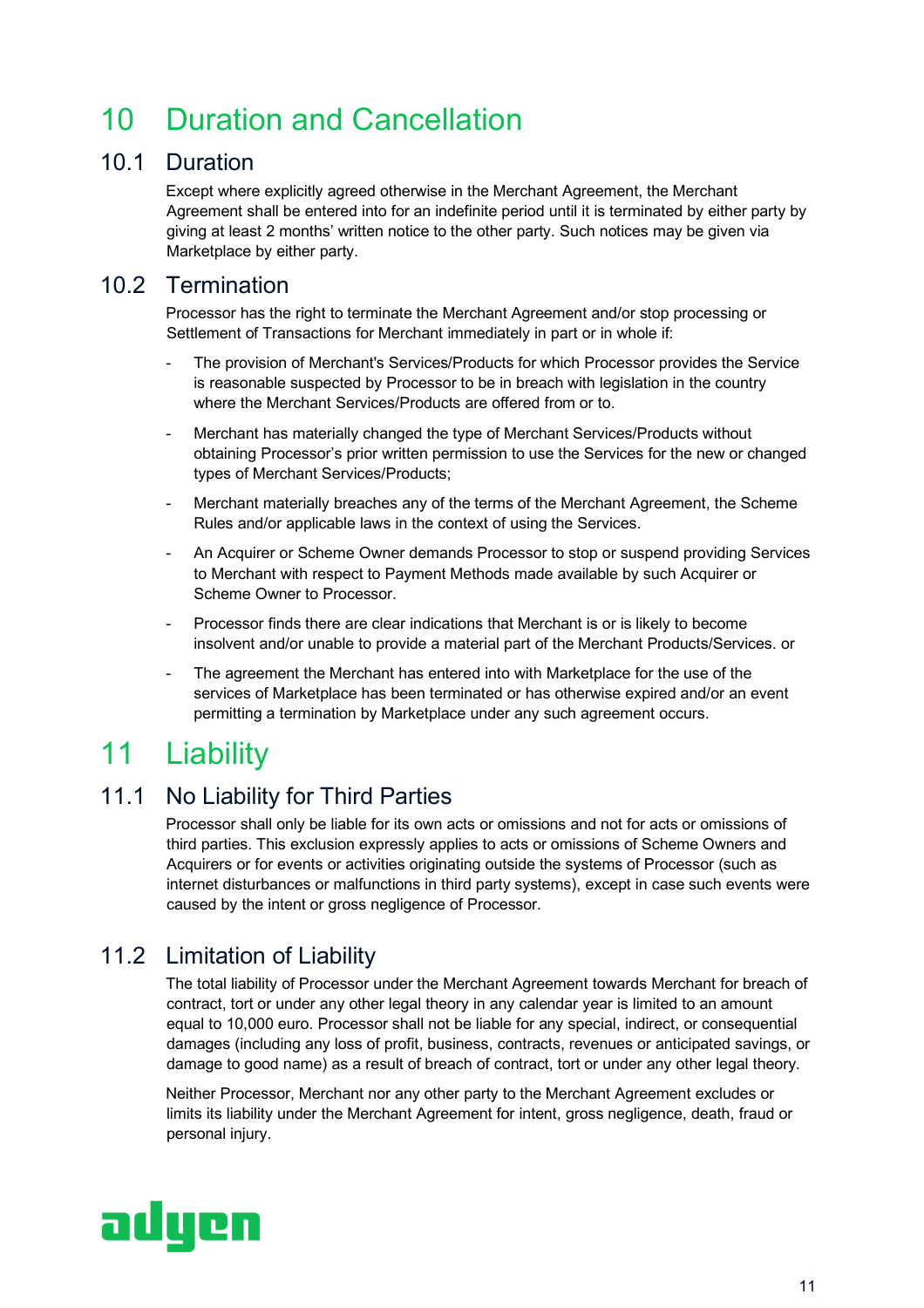## 12 Indemnification

If any claims for damages, costs and expenses are asserted against Merchant by third parties asserting that these third parties are the owner of any rights regarding the Software and/or systems of Processor, Processor shall indemnify Merchant without delay from these thirdparty claims, including Merchants reasonable costs of its legal defence, and offer Merchant the necessary assistance in its legal defence.

Merchant and Processor shall indemnify and hold each other harmless from any claim (including legal fees) brought against a party by any third party (expressly including Scheme Owners and Acquirers and their claims for payments of Fines) as a result of the other party's breach of the terms of the Merchant Agreement, applicable laws and/or the Scheme Rules applying to the Payment Methods used by Merchant.

### 13 General Provisions

#### 13.1 Transfer

Processor shall be entitled, at any time, to assign, novate or otherwise transfer the Merchant Agreement to another company in the Processor Group, i.e., a company with at least 50% the same shareholders, without the prior consent of the Merchant by providing written notice to Merchant of such transfer.

#### 13.2 Null Provisions

In the event that any provision in the Merchant Agreement (including these Terms and Conditions) is declared null and void or inapplicable, said provision shall be deemed nonexistent, and all other provisions of the Merchant Agreement (including these Terms and Conditions) shall remain applicable. The parties undertake to take all steps to eliminate the provision declared null and void and/or inapplicable and to replace the same with a provision approaching, insofar as possible, the economic objective of the provision declared null and/or inapplicable.

#### 13.3 Entire Agreement

The Merchant Agreement, including any amendments thereto, contains all the commitments between the parties and replaces all other prior contractual commitments between the parties. No representation, warranty or undertaking given by any of the parties to any of the other parties under the Merchant Agreement shall be of any force or effect unless expressly reduced to writing and repeated in the Merchant Agreement, and all implied or prior representations, warranties and undertakings are, save to the extent expressly set out in the Merchant Agreement, expressly excluded to the fullest extent permitted by law.

### 13.4 Changes to the Terms and Conditions

Processor may revise these Terms and Conditions from time to time by giving at least 30 days written notice to the Merchant via Marketplace. If the change has a material adverse impact on Merchant and Merchant does not agree to the change, Merchant may terminate the Merchant Agreement by giving at least one month written notice to Processor (such termination notice to be sent at the latest 60 days after Merchant received notice of the change). Merchant is not entitled to object to and shall not have the rights set out in this clause for any change which Processor implements in order to comply with applicable law, regulations or requirements imposed by the relevant Acquirers and/or Scheme Owners or